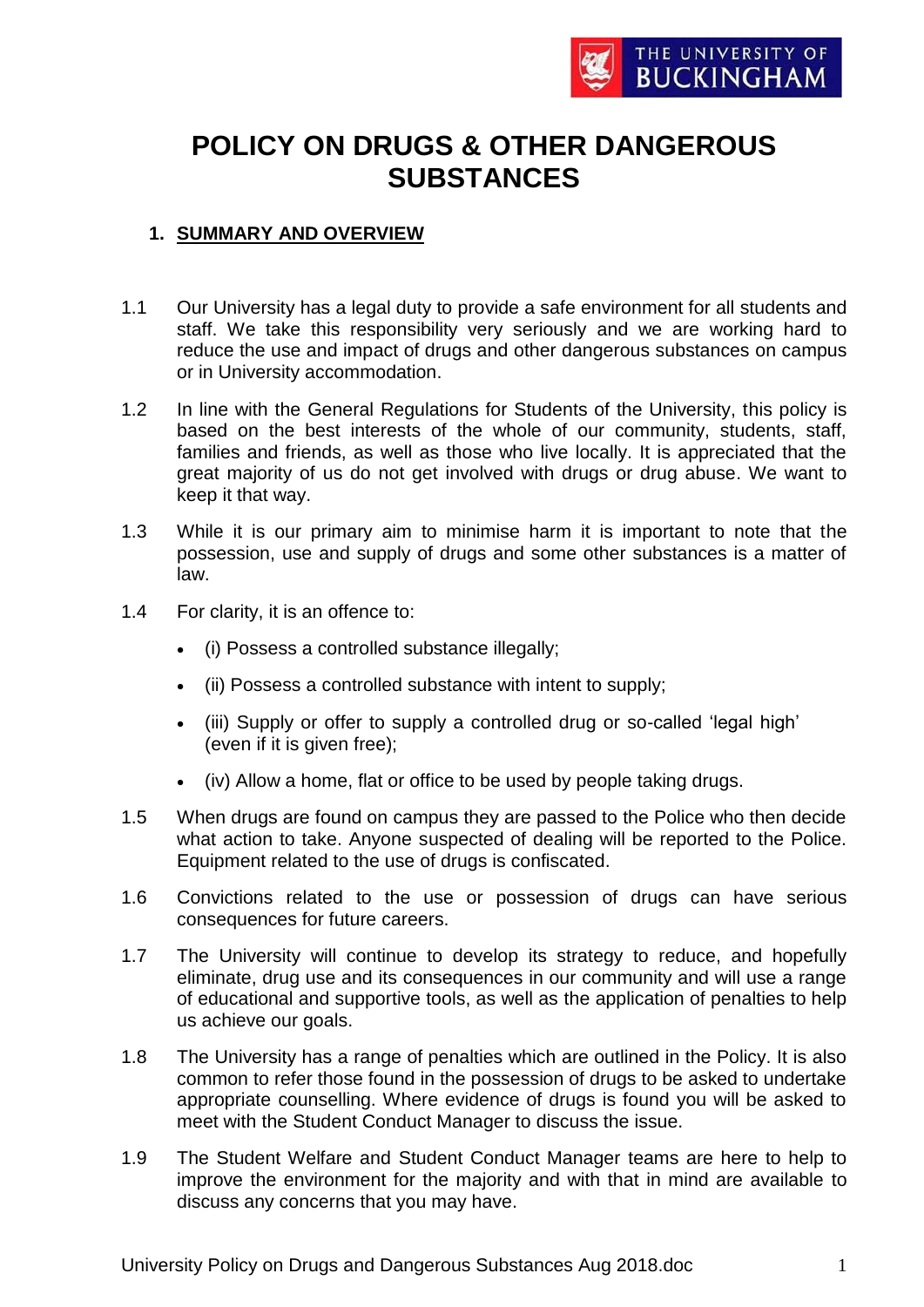

## **2. POLICY**

#### **Purpose and scope**

- 2.1 The University seeks to minimise the harmful effects of drugs and this policy is based on the principles of education, care and effective management.
- 2.2 The policy recognises the importance of maintaining a safe environment for all members of the University and that the possession of or dealing in illegal drugs and some other substances is a criminal offence.
- 2.3 Drug abuse may have a serious adverse effect upon any individual's wellbeing.
- 2.4 This policy relates to all students of the University.

#### **Legal Background**

2.5 This Policy is necessary in order to ensure the University's compliance with the Misuse of Drugs Act 1971, as amended by subsequent legislation, and the Psychoactive Substances Act 2016 (this relates to so-called 'legal highs'). The University's duty to uphold the law may require the University to report students to the police.

#### **Discipline**

## *Dealing in Illegal Drugs*

- 2.6 Dealing (selling or supplying) in illegal drugs or so-called 'legal highs' is not only a criminal offence but is also regarded as an **extremely serious breach** of the University's disciplinary regulations (see Rule 7.9 of the General Regulations for Students of the University) under which appropriate action shall be taken, in addition to any penalty imposed by the criminal law.
- 2.7 University staff or students having clear evidence that any student, member of staff or any other person is dealing in illegal substances, or similar, should report that student to Security and the Senior Tutor's office as soon as possible. All such reports will be treated in the strictest confidence.
- 2.8 A student suspected of dealing in any illegal substances shall be reported to the police.The University will presume that a student is dealing or supplying if that student is in possession of equipment, materials or paraphernalia suitable for recording drug-related transactions and/or distributing to others. The Student Conduct Manager may recommend to the Vice-Chancellor (pending further investigation and/or outcome of criminal proceedings), the immediate suspension or expulsion from the University of a student believed to be dealing or supplying illegal drugs (see Rules 7.9 and 9.6 of the General Regulations for Students of the University).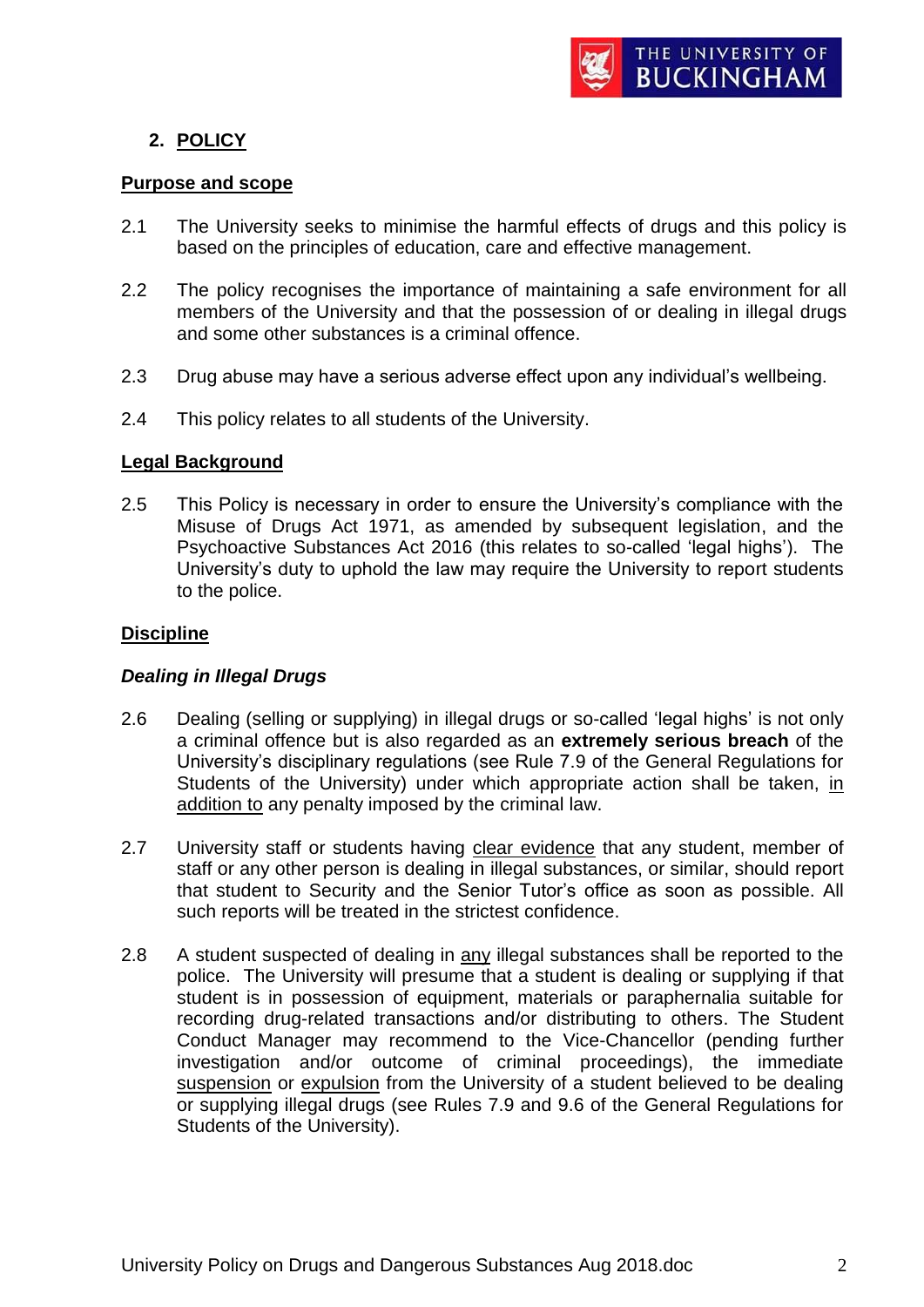

## *Possession of Illegal Drugs*

- 2.9 The ultimate sanction for a student in possession of illegal drugs or other prohibited substances is suspension or expulsion from the University (see Rules 7.1 and 9.6 of the General Regulations for Students of the University).
- 2.10 However a student may be permitted to continue his/her studies, but shall be required to undertake and to engage with an appropriate course of medical treatment and/or programme of counselling (see Regulation 7.4 of the General Regulations for Students of the University). Treatment and/or counselling may include periodic testing for drugs.
- 2.11 A fine (paid to the student hardship fund) will usually be levied.
- 2.12 Repeat offences will not be tolerated.

#### *Violent and/or Dangerous Behaviour*

- 2.13 The University will not tolerate any drug-related behaviour on the part of any student that endangers the health, safety or wellbeing of other students, staff or University property. All such incidents will be considered as **serious breaches** of the University's disciplinary regulations.
- 2.14 Being 'high' is no defence against breaches of University rules. Disciplinary action will normally include exclusion from some or all University premises and University events.
- 2.15 Repeat offences will not be tolerated.

#### *Evidence of the possession or use of drugs or similar substances*

- 2.16 Where evidence of drug or substance use (including paraphernalia, which is not permitted on campus even if in an unused condition) is found in a student's room or in a student's possession, that student may be given notice to quit University accommodation and be liable to immediate expulsion from the University. A student may also be banned from entering the Tanlaw Mill and/or attending University-organised social events. The Student Conduct Manager may also report the student to the police.
- 2.17 Repeat offences will not be tolerated.

## *Suspected use of illegal drugs*

2.18 A member of University staff having reason to believe that any student is using illegal drugs, should advise that student to seek appropriate help from the Student Welfare Department, refer the student to the Student Conduct Manager and inform the student that they are doing so. Students will meet with the Student Conduct Manager to discuss the issue. Students referred in this manner and who live on University property may be subject to room searches.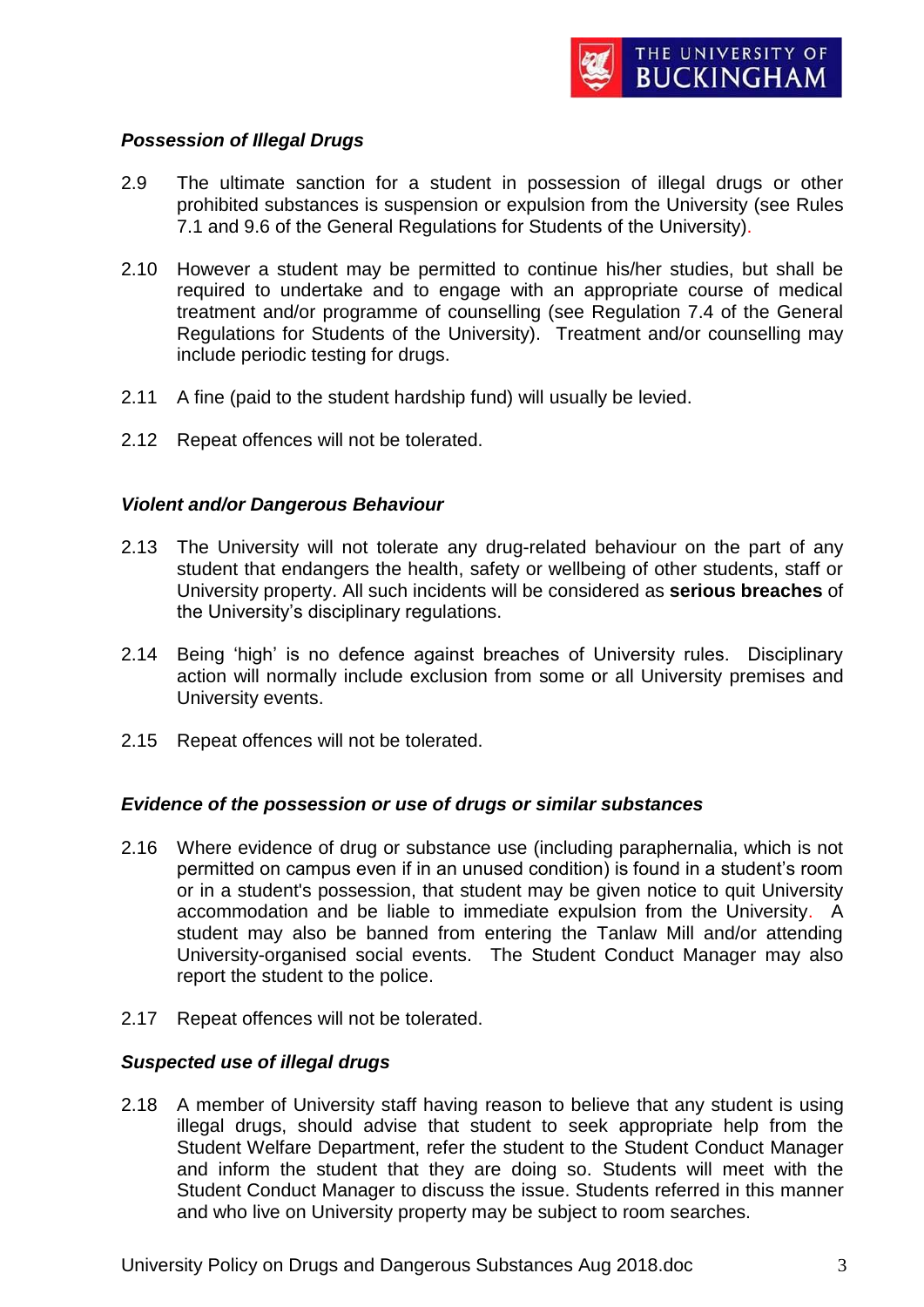

## *'Legal Highs'*

2.19 A so-called "legal high" is *anything that can be used like a drug* but which is not actually banned by UK law. Often, the Government will be taking action to ban the substance in question. However, in the interests of student welfare, the University reserves the right to ban any substance from the campus and to treat possession as a very serious disciplinary offence, regardless of whether or not it is currently illegal to have that substance in your possession. The burden of proving that anything suspicious is not unlawful shall rest with the student (*e.g.* to produce a prescription for tablets if these are regarded as suspicious). The University will treat possession or supply of Nitrous Oxide, Synthetic Cannabinoids or synthetic derivatives of Cathinone (and other similar substances) in the same way as the possession or supply of illegal drugs.

## *3.* **PROCESS**

#### *Searches*

- 3.1 Members of Accommodation, Student Welfare and Security staff (including contract staff where appropriate) have authorised right of entry to student rooms. The University will then exercise its right to search a room and will confiscate and record any evidence of involvement with drugs or similar substances. Confiscated drugs will immediately be passed to the police with details of the individuals involved. Other material / paraphernalia will be confiscated and may be passed to the police, or destroyed.
- 3.2 Searches by authorised staff may include the use of a 'drug dog' and other means of detecting drug use, such as the use of swabs. Clothing and/or bags and vehicles may also be subject to search anywhere on campus or other University property if there is reason to believe evidence of drug use or possession may be found.Remember: you are responsible for the contents of your room, bag or clothing, or vehicle.
- 3.3 Any suspected use or possession of drugs or similar substances will be reported to the Senior Tutor.

#### *Meetings and interviews with the Senior Tutor*

- 3.4 All meetings with the Student Conduct Manager will be documented and copies of notes taken provided.
- 3.5 Students are entitled to attend the meeting alone, or with a friend (a fellow student), or their Personal Tutor.
- 3.6 Disciplinary action will be in accordance with the General Regulations for Students of the University, relating to Student Behaviour, in particular Rules 7.1, 7.9 and 9.6.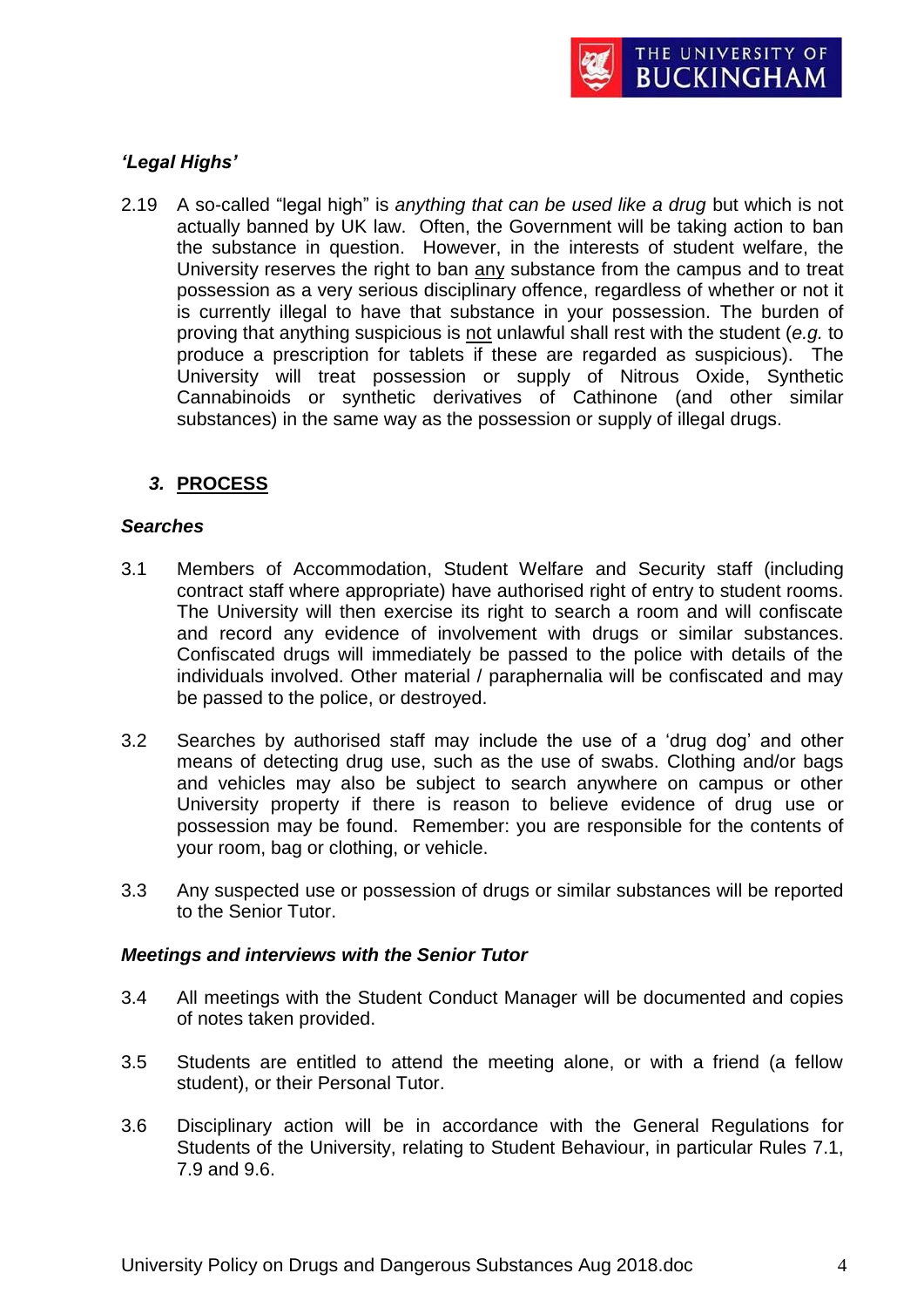- 3.7 Fines levied under the disciplinary process will be paid to the Student Hardship Fund.
- 3.8 At this point the Student Conduct Manager may recommend or require further treatment and will forward details to the Student Welfare team.
- 3.9 Repeated failure to engage with any part of this process will result in recommendation of suspension / expulsion.

# **4. EDUCATION**

4.1 The University is committed to raising awareness of the possible consequences to health of the use of illegal drugs and other substances, including prescribed drugs and alcohol. So-called "legal highs" (anything which can be used like a drug) may be extremely harmful and may therefore be banned from campus (see above). The Student Welfare Department can also direct students to specialist advisory services such as the local Community Drug & Alcohol Team and FRANK [\(www.talktofrank.com\)](http://www.talktofrank.com/)). Specialist advice and information available to students covers; the adverse effects of drugs and other substances; the types of drug students may encounter and their associated dangers; skills to enable students to cope with social pressures and avoid personal involvement in drug use.

## **5. CARE**

- 5.1 The University may recommend (or require) that students approach the University Surgery and/or the local Community Drug Advice Team for assistance. Appointments can be made through the Department of Student Welfare. Students can be assured of confidentiality when making appointments and dealing with this service, however all students should be aware that proactive and positive engagement with support services will be required if a student is to be permitted to continue the degree programme.
- 5.2 Treatment arranged by or with the consent of the University will take precedence over academic work other than assessments and exams and will be considered as authorised absence by schools of study.
- 5.3 Students who are actively seeking assistance in dealing with mental health issues related to drug abuse will receive encouragement and support, subject to:
	- i) The law governing the possession, use and supply of controlled substances;
	- ii) The University's policy on drugs and other dangerous substances ; and
	- iii) The University's Mental Health Policy
- 5.4 A student requiring an absence from the University, for the appropriate medical treatment of any issue, will be given advice and support in making suitable arrangements for the continuation of studies. Provided the student keeps the School of Study informed concerning progress, as confirmed by an appropriate